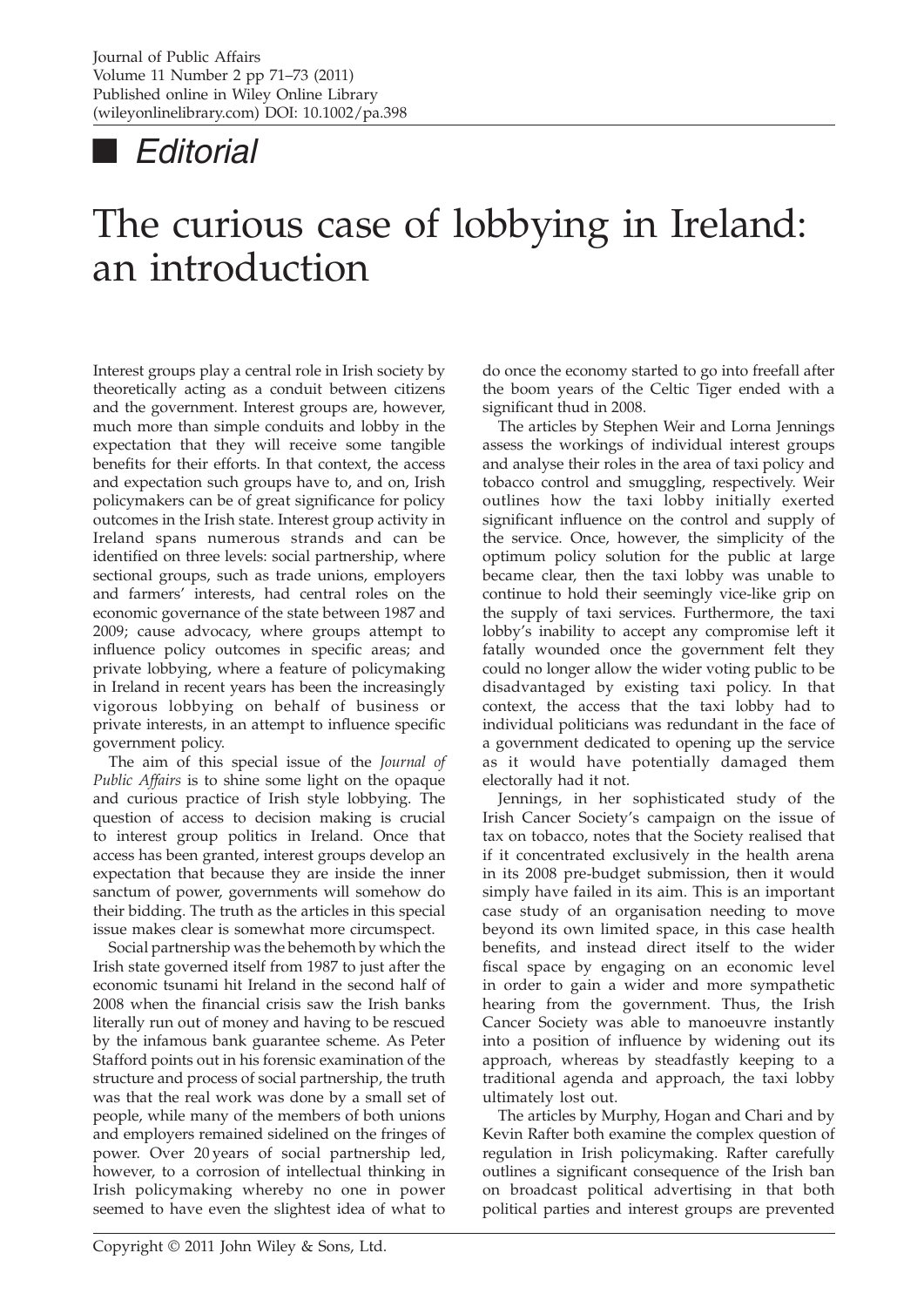from using the most effective means of directly communicating with voters: television and radio. This has consequently resulted in the lack of equality in the treatment of different groups. Although the ban on paid political advertising applies to third party groups such as trade unions and charitable bodies, they do not have a corresponding entitlement to broadcasts at election times as do political parties, thus creating a very unequal playing pitch. The wide ranging restrictions on political advertising essentially preclude all forms of advertising on radio and television by lobby groups and thus limit their access to the wider public. This is an important conceptual point in that lobbying activity is not simply geared towards government but reaches much further. For Ireland, however, such political outreach is curiously prohibited despite Rafter's empirical data, suggesting that the public are not averse to receiving such messages.

Murphy, Hogan and Chari offer the results of one of the first significant questionnaires on lobbying regulation, given to politicians, lobbyists and administrators in the Republic of Ireland. They discovered that, despite lobbying having never been regulated in Ireland, large majorities of respondents believed lobbyists should be required to register when lobbying and that any contributions lobbyists make to political parties should be open to public scrutiny. This suggests that Irish politicians, administrators and, in particular, lobbyists would be willing to accept lobbying regulations being introduced in a polity that has suffered a dramatic crisis of confidence due to the economic collapse that has basically seen Ireland's financial affairs being run by the International Monetary Fund. Such regulation by opening up to public scrutiny as to who has access to the levers of power in Ireland should go some way to renewing a modicum of confidence in how the Irish state governs itself.

Gillian Smith also uses a questionnaire to shed much needed light on Irish attitudes towards political corruption. By gaining the views of elected representatives to a sample of hypothetical scenarios, Smith was able to measure the effectiveness of the ethics legislation introduced in Ireland since 1995. Her findings show that elected representatives of the national parliament have divergent perceptions on what constitutes corrupt behaviour. Importantly, the lack of consensus among representatives to many corrupt scenarios and their acceptance of many acts that are proscribed by the ethics laws indicate that these laws are not yet having the intended effect. In that context, the calls of scholars such as Murphy, Hogan and Chari and McGrath, for the implementation of lobbying regulation in Ireland, while necessary, will hardly be the panacea to corruption in Ireland.

Jonathan Fallon also considers the question of access in his lively insider account of lobbying in the corridors of the Irish parliament. He perceptively makes the point that if lobbying in Ireland is to become accountable, transparent and open, then lobbying activities must be clearly defined and those who sign up to this must gain from it and there can be no benefit for those who do not declare lobbying activities. This mirrors the point articulated by Murphy, Hogan and Chari that lobbying regulation must state exactly what lobbying is and what it is not. For Fallon, the lobbying process must start from a point that looks not at how lobbying is limited as a practice in itself but how bad lobbying is limited and good practice encouraged.

The tumultuous Irish general election of February 2011, as McGrath points out, was notable for the concentration placed on reform of the political system by all the main political parties. This included the governing Fianna Fáil party who under a new leader announced some truly radical notions (at least for Ireland) including bringing non‐elected citizens into the cabinet. Lobbying reform was central to the planks of Fianna Fáil and the Green Party, as well as Fine Gael and Labour who were widely expected to form the new government after the election. There was a vague commitment to lobbying reform in the Programme for Government of the Fianna Fáil, Green Party and Progressive Democrat coalition after the 2007 election, which was firmed up when the programme was reconstituted in 2009. This was, to no one's surprise, let slide as the government slowly fell apart by late 2010. The Fine Gael/ Labour coalition elected in 2011 with a massive majority has committed itself to introducing a register of lobbyists in its Programme for Government. Yet, it is the structure of the system that is the crucial point. In designing a system of regulation of lobbyists, it is crucial to write into the legislation why the establishment of a register of lobbyists is taking place and what it covers. It should also explicitly point out what it does not cover. Citizens need to be able to contact their representatives. Putting in place a register of lobbyists need not affect that. As McGrath notes, a comprehensive package of legislation with input from lobbyists themselves should be flexible enough to allow for adjustments over time as new issues emerge and as lobbying practice develops. In that context, lobbying—which rightfully remains an important part of the democratic process—would crucially come to be seen as an asset to the process of democracy in Ireland and not as the liability it is believed to be by many today.

We close by thanking a number of people for their contributions to this special issue—our authors who produced such excellent and insightful